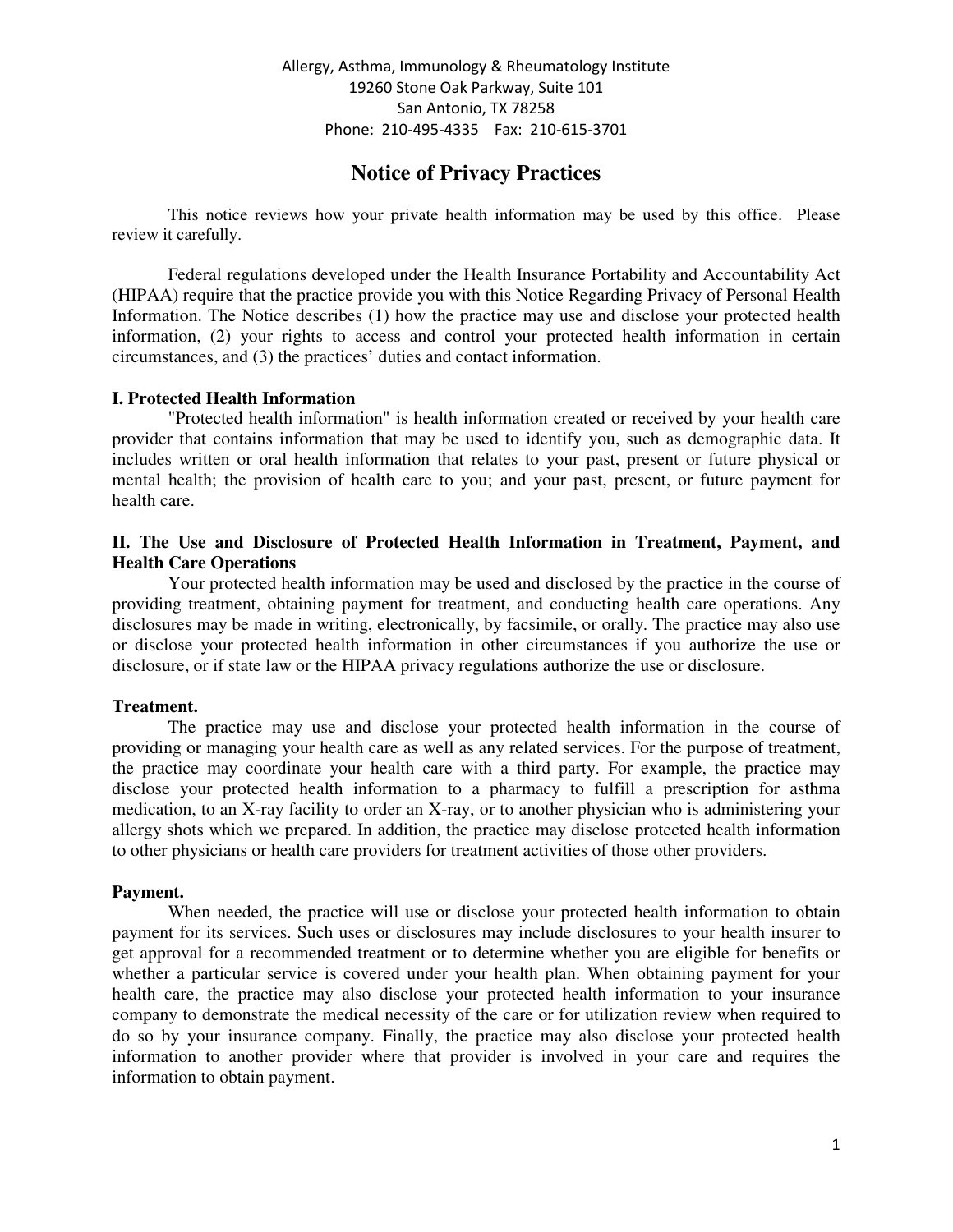### **Operations.**

The practice may use or disclose your protected health information when needed for the practice's health care operations for the purposes of management or administration of the practice and of offering quality health care services. Health care operations may include: (1) quality evaluations and improvement activities; (2) employee review activities and training programs; (3) accreditation, certification, licensing, or credentialing activities; (4) reviews and audits such as compliance reviews, medical reviews, legal services, and maintaining compliance programs; and (5) business management and general administrative activities. For instance, the practice may use, as needed, protected health information of patients to review their treatment course when making quality assessments regarding allergy care or treatment. In addition, the practice may disclose your protected health information to another provider or health plan for their health care operations.

### **Other Uses and Disclosures.**

As part of treatment, payment, and healthcare operations, the practice may also use or disclose your protected health information to: (1) remind you of an appointment including the leaving of appointment reminder information on your telephone answering machine; (2) inform you of potential treatment alternatives or options; or (3) inform you of health-related benefits or services that may be of interest to you.

### **II. Additional Uses and Disclosures Permitted Without Authorization or An Opportunity to Object**

In addition to treatment, payment, and health care operations, the practice may use or disclose your protected health information without your permission or authorization in certain circumstances, including:

## **When Legally Required.**

The practice will comply with any Federal, state or local law that requires it to disclose your protected health information.

#### **When There Are Risks to Public Health.**

The practice may disclose your protected health information for public health purposes, including to, as permitted or required by law:

(1) Prevent, control, or report disease, injury, or disability;

(2) Report vital events such as birth or death;

(3) Conduct public health surveillance, investigations, and interventions;

(4) Collect or report adverse events and product defects, track FDA regulated products, enable product recalls, repairs, or replacements, and conduct post marketing surveillance;

(5) Notify a person who has been exposed to a communicable disease or who may be at risk of contracting or spreading a disease; and

(6) Report to an employer information about an individual who is a member of the workforce.

## **To Report Abuse, Neglect Or Domestic Violence.**

As required or authorized by law or with the patient's agreement, the practice may inform government authorities if it is believed that a patient is the victim of abuse, neglect or domestic violence.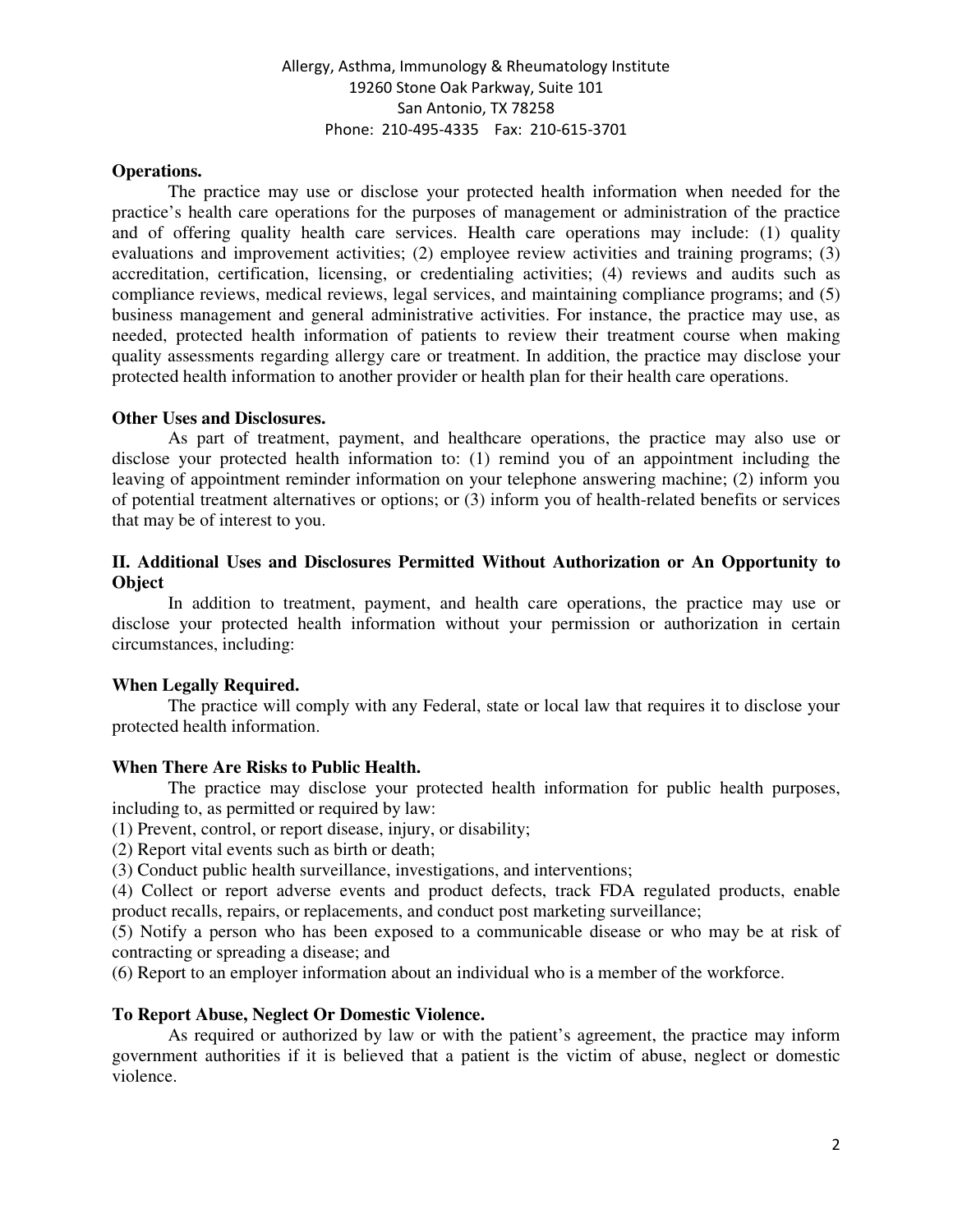## **To Conduct Health Oversight Activities.**

The practice may disclose your protected health information to a health oversight agency for use in (1) audits; (2) civil, administrative, or criminal investigations, proceedings or actions; (3) inspections; (4) licensure or disciplinary actions; or (5) other necessary oversight activities as permitted by law. However, if you are the subject of an investigation, the practice will not disclose protected health information that is not directly related to your receipt of health care or public benefits.

## **For Judicial And Administrative Proceedings.**

The practice may disclose your protected health information for any judicial or administrative proceeding if the disclosure is expressly authorized by an order of a court or administrative tribunal as expressly authorized by such order or a signed authorization is provided.

## **For Law Enforcement Purposes.**

The practice may disclose your protected health information to a law enforcement official for law enforcement purposes when:

(1) Required by law to report of certain types of physical injuries;

(2) Required by court order, court-ordered warrant, subpoena, summons or similar process;

(3) Needed to identify or locate a suspect, fugitive, material witness or missing person;

(4) Needed to report a crime in an emergency situation.

(5) You are the victim of a crime in specific limited instances; and

(6) Your death is suspected by the practice to be the result of criminal conduct.

## **To Coroners, Funeral Directors, and for Organ Donation.**

The practice may disclose protected health information to a coroner or medical examiner for the purpose of (1) identification, (2) determination of cause of death, or (3) performance of the coroner or medical examiner's other duties as authorized by law. In addition, as permitted by law, the practice may disclose protected health information, including when death is reasonably anticipated, to a funeral director to enable the funeral director to carry out his or her duties. Protected health information may also be used and disclosed for the purpose of cadaveric organ, eye or tissue donation.

## **To Prevent or Diminish A Serious and Imminent Threat To Health Or Safety.**

If in good faith the practice believes that use or disclosure of your protected health information is necessary to prevent or diminish a serious and imminent threat to your health or safety or to the health and safety of the public, the practice may use or disclose your protected health information as permitted under law and consistent with ethical standards of conduct.

## **For Specified Government Functions.**

As authorized by the HIPAA privacy regulations, the practice may use or disclose your protected health information to facilitate specified government functions relating to military and veterans activities, national security and intelligence activities, protective services for the President and others, medical suitability determinations, correctional institutions, and law enforcement custodial situations.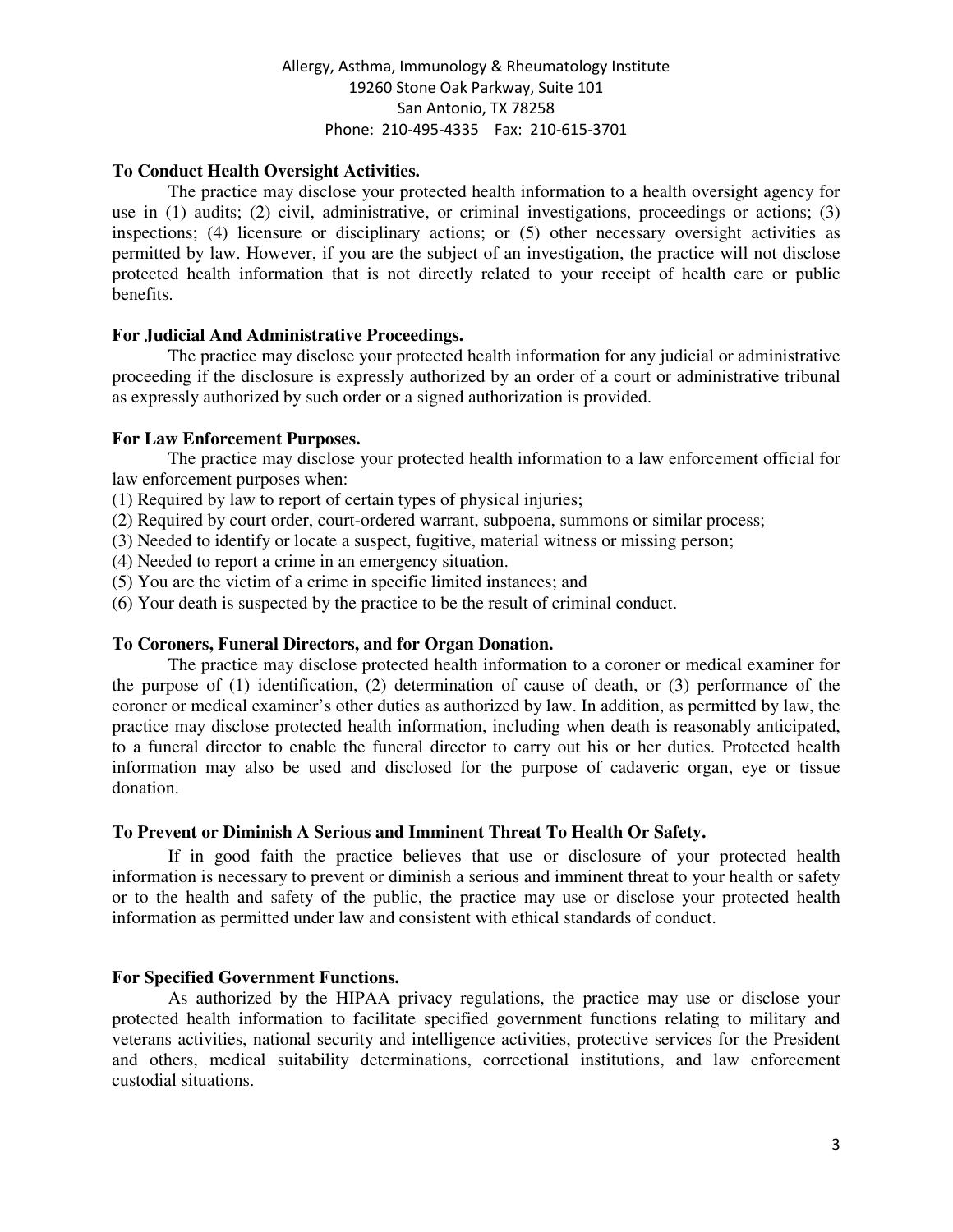#### **For Worker's Compensation.**

The practice may disclose your protected health information to comply with worker's compensation laws or similar programs.

### **III. Uses and Disclosures Permitted With An Opportunity to Object**

Subject to your objection, the practice may disclose your protected health information (1) to a family member or close personal friend if the disclosure is directly relevant to the person's involvement in your care or payment related to your care; or (2) when attempting to locate or notify family members or others involved in your care to inform them of your location, condition or death. The practice will inform you orally or in writing of such uses and disclosures of your protected health information as well as provide you with an opportunity to object in advance. Your agreement or objection to the uses and disclosures can be oral or in writing. If you do not object to these disclosures, the practice is able to infer from the circumstances that you do not object, or the practice determines, in its professional judgment, that it is in your best interests for the practice to disclose information that is directly relevant to the person's involvement with your care, then the practice may disclose your protected health information. If you are incapacitated or in an emergency situation, the practice may exercise its professional judgment to determine if the disclosure is in your best interests and, if such a determination is made, may only disclose information directly relevant to your health care.

#### **IV. Uses and Disclosures Authorized by You**

Other than the circumstances described above, the practice will not disclose your health information unless you provide written authorization. You may revoke your authorization in writing at any time except to the extent that the practice has taken action in reliance upon the authorization.

#### **V. Your Rights**

You have certain rights regarding your protected health information under the HIPAA privacy regulations. These rights include:

#### **The right to inspect and copy your protected health information.**

For as long as the practice holds your protected health information, you may inspect and obtain a copy of such information included in a designated record set. A "designated record set" contains medical and billing records as well as any other records that your physician and the practice uses to make decisions regarding the services provided to you. The practice may deny your request to inspect or copy your protected health information if the practice determines in its professional judgment that the access requested is likely to endanger your life or safety or that of another person, or that it is likely to cause substantial harm to another person referred to in the information. You have the right to request a review of this decision.

In addition, you may not inspect or copy certain records by law, including: (1) information compiled in reasonable anticipation of, or for use in, a civil, criminal, or administrative action or proceeding; and (2) protected health information that is subject to a law that prohibits access to protected health information. You may have the right to have a decision to deny access reviewed in some situations.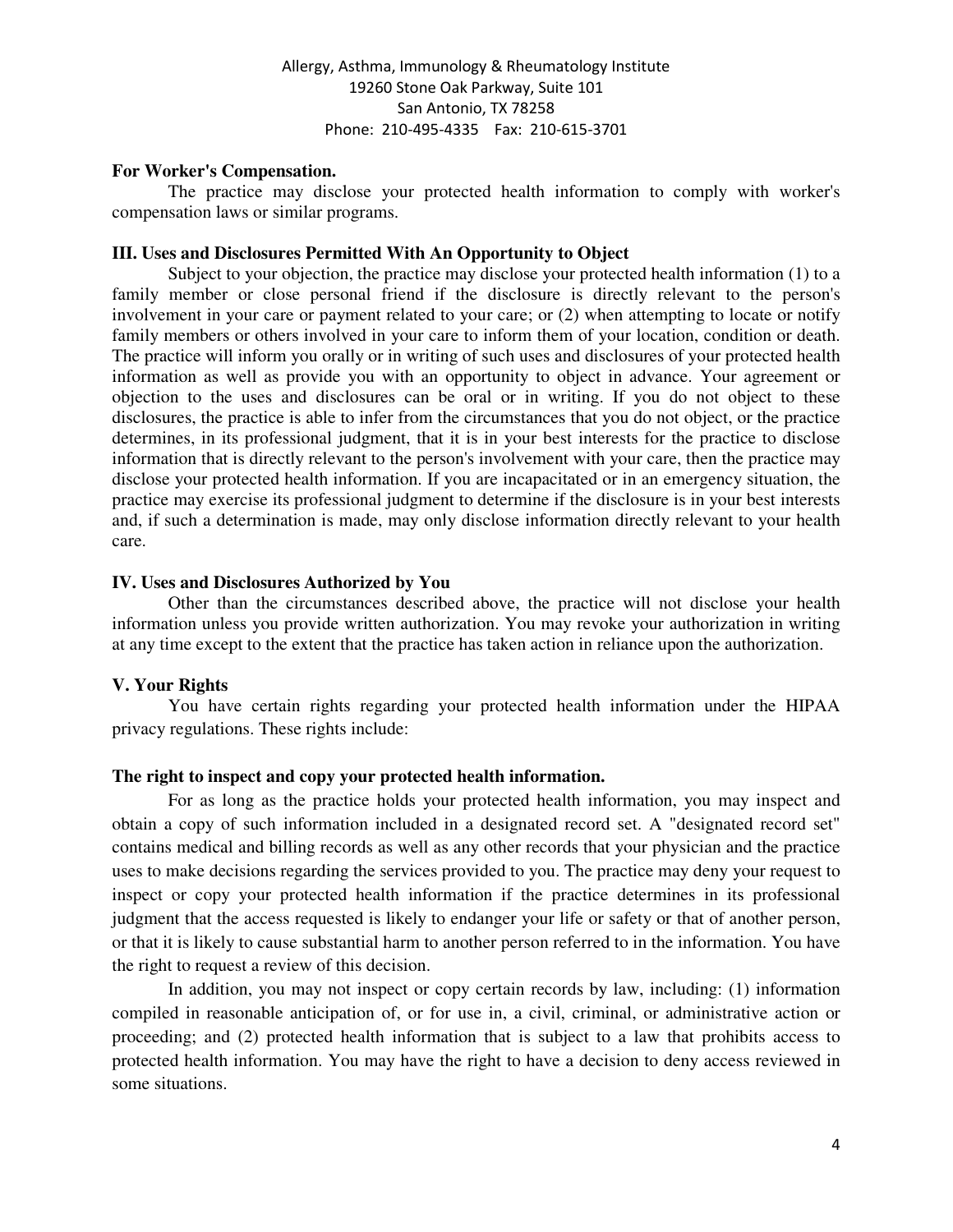## Allergy, Asthma, Immunology & Rheumatology Institute 19260 Stone Oak Parkway, Suite 101 San Antonio, TX 78258 Phone: 210-495-4335 Fax: 210-615-3701

You must submit a written request to the practice's Privacy Officer to inspect and copy your health information. The practice may charge you a fee for the costs of copying, mailing, or other costs incurred by the practice in complying with your request. Please contact our Privacy Officer if you have questions about access to your medical record at the number given on the last pages of this Notice.

#### **The right to request a restriction on uses and disclosures of your protected health information.**

You may request that the practice not use or disclose specific sections of your protected health information for the purposes of treatment, payment, or health care operations. Additionally, you may request that the practice not disclose your health information to family members or friends who may be involved in your care or for notification purposes as described in this Notice. In your request, you must specify the scope of restriction requested as well as the individuals for which you want the restriction to apply. Your request should be directed to the practice's Privacy Officer.

The practice may choose to deny your request for a restriction, in which case the practice will notify you of its decision. Once the practice agrees to the requested restriction, the practice may not violate that restriction unless use or disclosure of the relevant information is needed to provide emergency treatment. The practice may terminate the agreement to a restriction in some instances.

### **The right to request to receive confidential communications from the practice by alternative means or at an alternative location.**

You have the right to request that the practice communicates with you through alternative means or at an alternative location. The practice will make every effort to comply with reasonable requests. However, the practice may condition its compliance by asking you for information regarding the procurement of payment or specific information regarding an alternative address or other method of contact. You are not required to provide an explanation for your request. Requests should be made in writing to the practice's Privacy Officer.

### **The right to request an amendment of your protected health information.**

During the time that the practice holds your protected health information, you may request an amendment of your information in a designated record set. The practice may deny your request in some instances. However, should the practice deny your request for amendment, you have the right to file a statement of disagreement with the practice. In turn, the practice may develop a rebuttal to your statement. If it does so, the practice will provide you with a copy of the rebuttal. Requests for amendment must be submitted in writing to the practice's Privacy Officer. Your written request must supply a reason to support the requested amendments.

#### **The right to request an accounting of certain disclosures.**

You have the right to request an accounting of the practice's disclosures of your protected health information made for purposes other than treatment, payment or health care operations as described in this Notice. The practice is not required to account for disclosures (1) which you requested, (2) which you authorized by signing an authorization form, (3) for a facility directory, (4) to friends or family members involved in your care, and (5) certain other disclosures the practice is permitted to make without your authorization. The request for an accounting must be made in writing to our Privacy Officer and should state the time period for which you wish the accounting to include up to a six year period. The practice is not required to provide an accounting for disclosures that take place prior to April 14, 2003. The practice will not charge you for the first accounting you request of